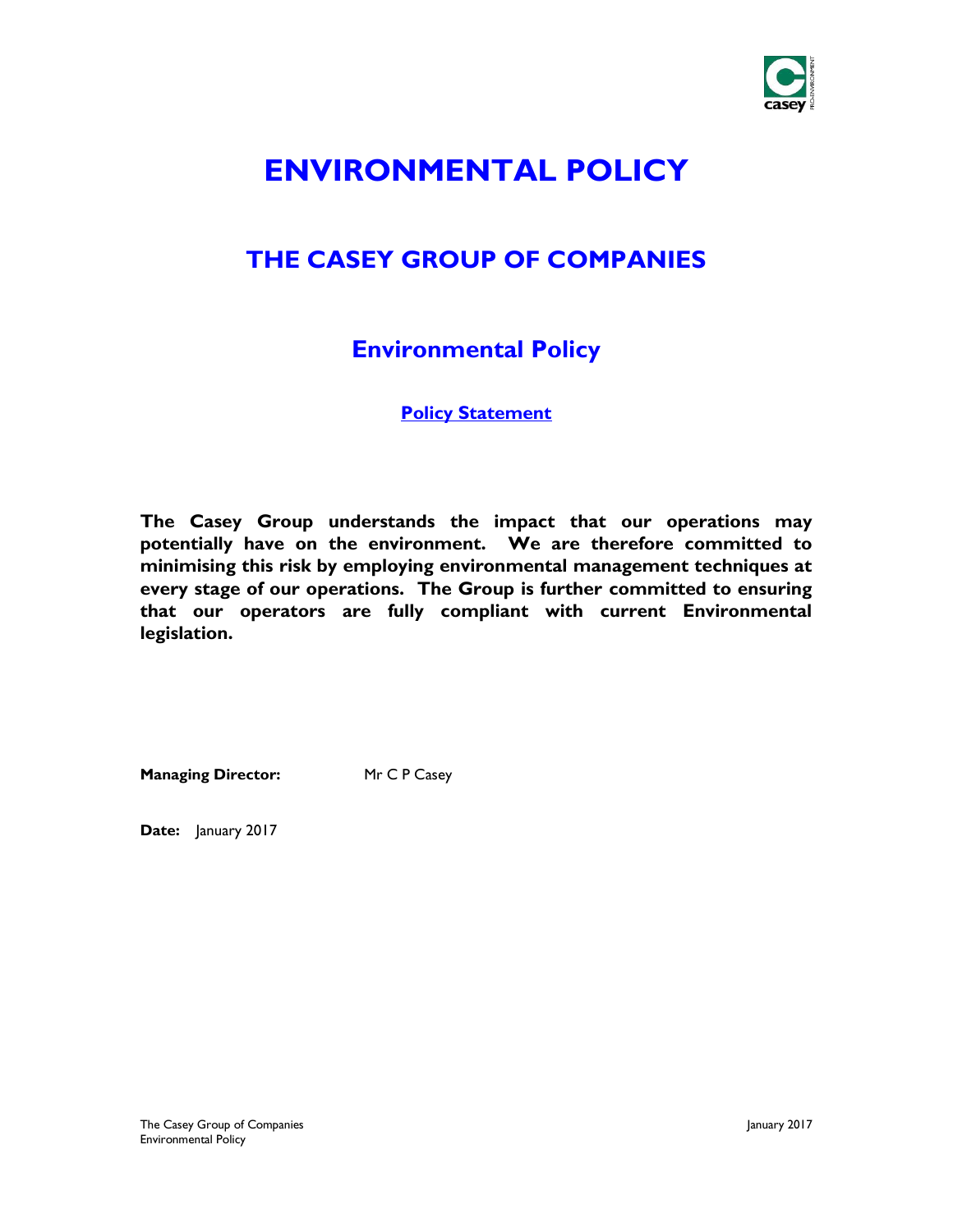

# **ENVIRONMENTAL POLICY**

# **AIMS AND OBJECTIVES**

#### **AIMS**

- 1. To minimise the environmental impact of our operations.
- 2. To operate within full compliance of Environmental Law.

#### **OBJECTIVES**

- 1. Identify areas where environmental impact may result from our operations.
- 2. Employ environmental practices to identify the most effective and efficient methods of minimising or eliminating environmental impact.
- 3. Manage operations to ensure compliance with best practice.
- 4. Through training and support, ensure that all staff are aware of their responsibilities under Environmental Law and how compliance can be achieved and maintained.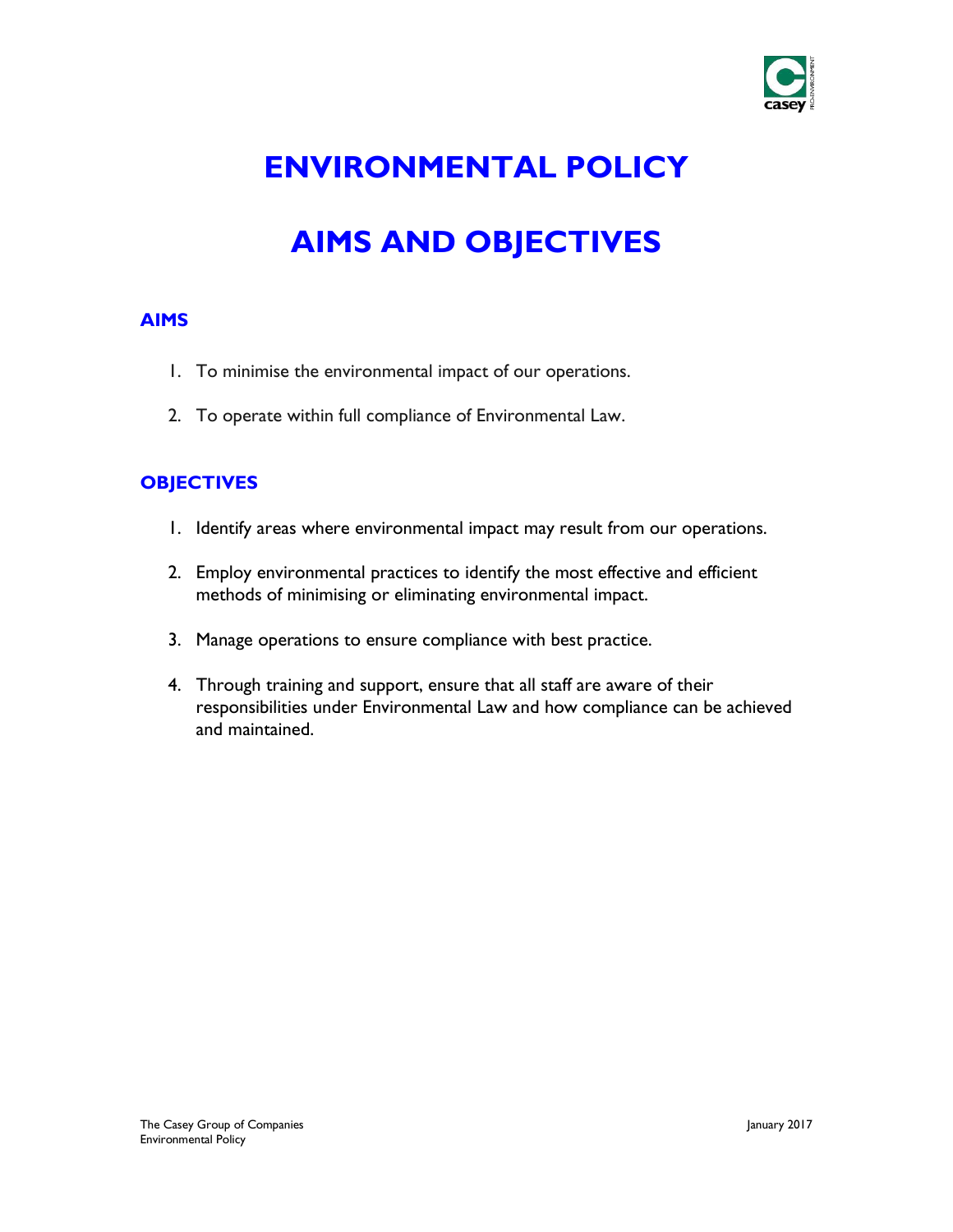

# **ENVIRONMENTAL POLICY**

## **POLICY IMPLEMENTATION**

The Casey Group of Companies (the Group) is an environmentally conscious organization and as such we acknowledge the potential impact that our operations may have on the environment.

This policy (as defined in the 'scope' of our Environmental Management System) has been endorsed by our Board of Directors who give their full support to its implementation. They are responsible for ensuring that it is understood, implemented and maintained at all levels within the Company.

We are committed to the prevention of pollution and continual improvement of our environmental performance. This has been facilitated through the setting and reviewing of objectives based on our significant environment aspects. As well as ensuring that these are regularly monitored, our objectives have been targeted and documented through "implementation programs" and communicated throughout the organization and to our clients, suppliers and contractors. The Group as an organization will ensure that we:-

- Comply with all applicable legal requirements and Approved Codes of Practice which relate to our environmental aspects;
- Provide all employees with the necessary resources, equipment, information, instruction and training to fulfil the requirements of this policy;
- Maintain an Environmental Management System in accordance with ISO 14001;
- Minimise waste to landfill by anticipating waste generation and segregating that which can be practically reused or recycled in order to protect and preserve the natural environment;
- Use energy, materials and other natural resources as efficiently as possible, giving particular regard to the long term sustainability of consumable items.

All employees and organizations associated with the Group are expected to co-operate and assist in the implementation of this policy, whilst ensuring that their own works, so far as is reasonably practicable, are carried out without risk to themselves, others of the environment.